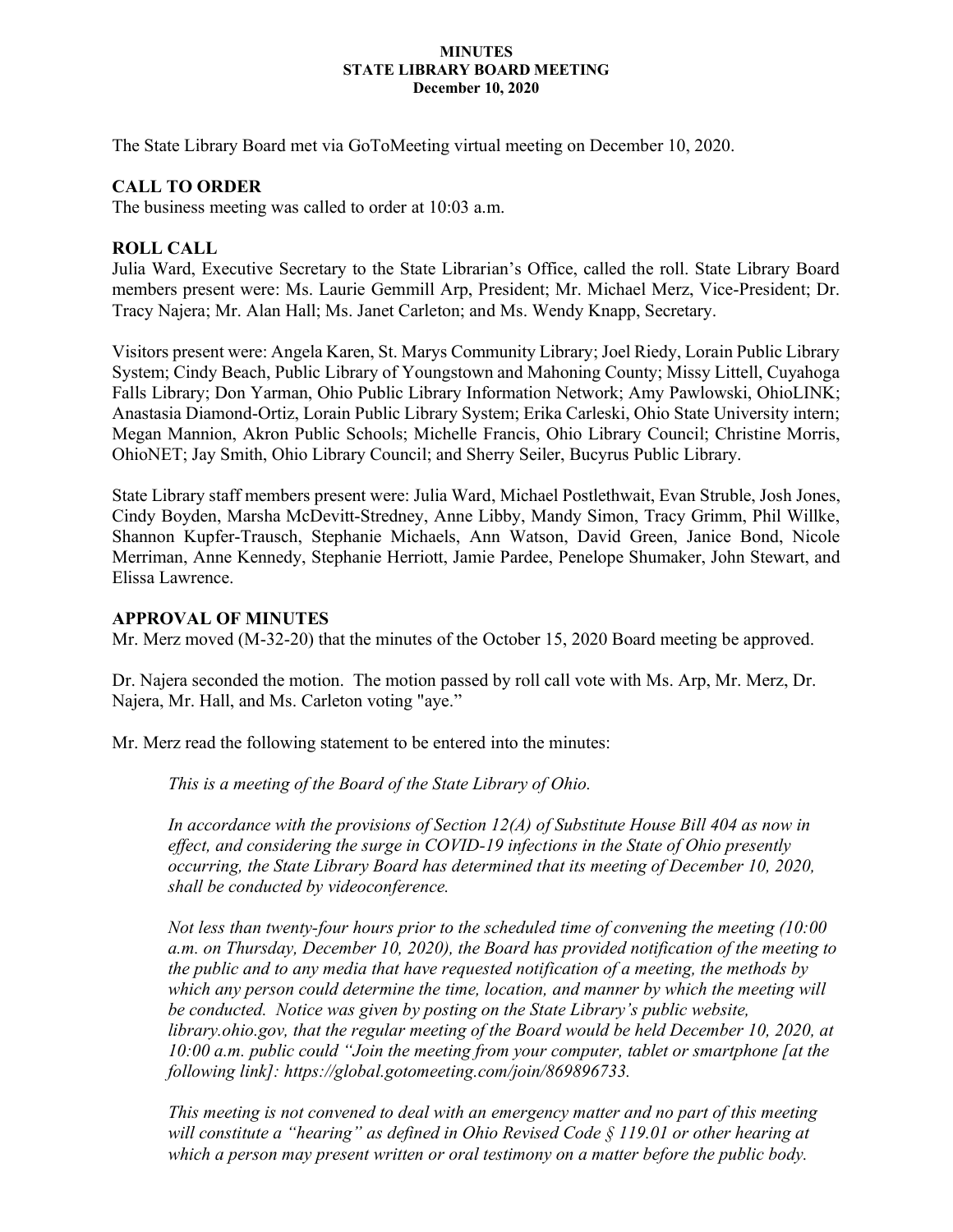*The Board has provided the public access to this meeting commensurate with the method in which the meeting or hearing is being conducted by live-streaming on the internet. The Board has ensured that the public can observe and hear the discussions and deliberations of all the members of the public body, whether the member is participating in person or electronically.*

*The Board's practice for this meeting is consistent with its practice under prior legislation enacted by the General Assembly in response to the declared pandemic and global health emergency related to COVID-19.*

# **PUBLIC PARTICIPATION**

There was no Public Participation.

### **LSTA REPORT**

### **LSTA Competitive Grants**

Evan Struble, Associate State Librarian for Library Development, explained that there were seven competitive grant proposals before the Board and that representatives from all seven libraries will speak to the Board about their projects. Mr. Struble thanked the LSTA Advisory Council, the LSTA review teams, and LSTA Coordinator Cindy Boyden for their hard work in the grant process. Ms. Boyden explained that she will introduce each individual before they speak. Megan Mannion, Learning Specialist at Akron Public Schools, presented the Board with a proposal to strengthen STEM education through hands-on maker kit projects that high school students will create for middle school students. Ms. Mannion explained that Akron Public Schools is one of the largest and most diverse districts in the state. The school district will partner with Goodyear and Cavs Foundation on this project. Federal funds will be used to support training, maker kit materials, and student internships. Mr. Merz commented that he saw a parallel to a program that Dayton Metro Library did with COSI. Ms. Arp said that she appreciates the sustainability plan.

Mr. Merz moved (M-33-20) that a Library Services and Technology Act (LSTA) grant in the amount of \$45,691 from FFY20 funds be awarded to Akron Public Schools for a STEM/STEAM project, a Services to Youth grant, for the period of January 1, 2021 – September 30, 2021.

Mr. Hall seconded the motion. The motion passed by roll call vote with Ms. Arp, Mr. Merz, Dr. Najera, Mr. Hall, and Ms. Carleton voting "aye."

Sherry Seiler, Young Adult Librarian at Bucyrus Public Library, presented the Board with a proposal to promote STEM/STEAM hands-on education to students who are homeschooled. The library hopes to show students that science can be fun, and they can play, explore, and learn. Federal funds will be used to purchase components and books that will be used to implement, distribute, and support a new monthly grab-and-go STEM/STEAM club. Ms. Arp commented that she is excited to see a project dealing with homeschoolers. Dr. Najera asked if the public schools in Bucyrus had a similar program. Ms. Seiler responded that they did not as far as she knew. Dr. Najera asked if they were going to have a conversation with the school district about the program. Ms. Seiler said that schools were busy with the challenges of remote learning at the moment. Dr. Najera suggested that Ms. Seiler share as much information as she can with the schools because they need these ideas.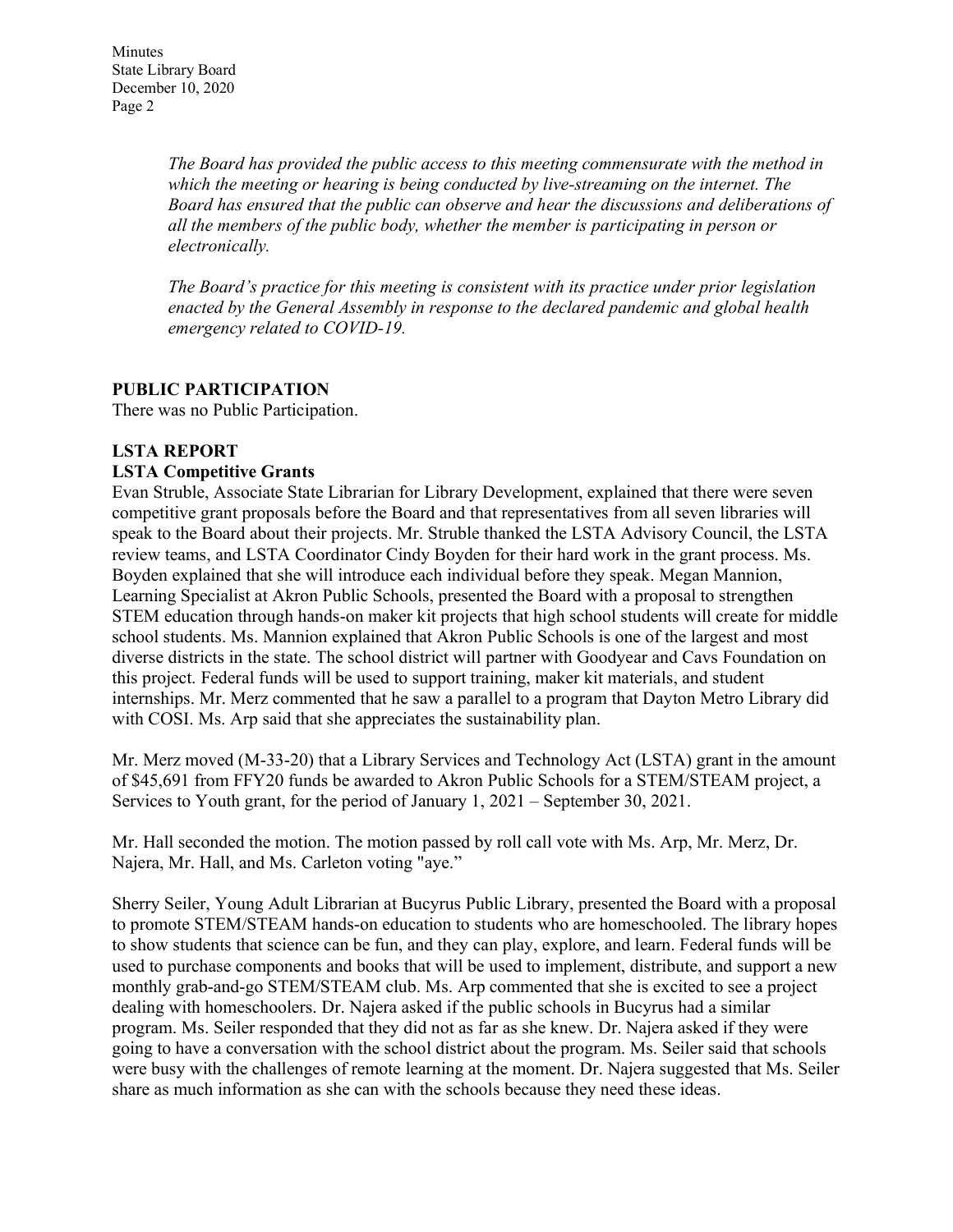Mr. Merz moved (M-34-20) that a Library Services and Technology Act (LSTA) grant in the amount of \$23,070 from FFY20 funds be awarded to Bucyrus Public Library for a STEM/STEAM project, a Services to Youth grant, for the period of January 1, 2021 – September 30, 2021.

Mr. Hall seconded the motion. The motion passed by roll call vote with Ms. Arp, Mr. Merz, Dr. Najera, Mr. Hall, and Ms. Carleton voting "aye."

Missy Littell, Customer Experience Manager at Cuyahoga Falls Library, presented the Board with a proposal to create an outreach program to local schools to instruct students remotely in 3D print design and to create a partnership with them to help students and teachers see the library as a dependable place to receive  $21<sup>st</sup>$  century skills. The library will conduct two classes per month for students in grades 2-12 with all skill levels. Federal funds will be used to purchase 3D equipment, Chromebooks, and laptops. Ms. Arp asked if the grant was for more equipment or to disburse current equipment. Ms. Littell replied that better equipment is needed for the virtual learning environment, and more and faster equipment will serve the project better.

Dr. Najera moved (M-35-20) that a Library Services and Technology Act (LSTA) grant in the amount of \$9,800 from FFY20 funds be awarded to the Cuyahoga Falls Public Library for a STEM/STEAM project, a Services to Youth grant, for the period of January 1, 2021 – September 30, 2021.

Mr. Merz seconded the motion. The motion passed by roll call vote with Ms. Arp, Mr. Merz, Dr. Najera, Mr. Hall, and Ms. Carleton voting "aye."

Anastasia Diamond-Ortiz, Director of Lorain Public Library System, and Joel Reidy, Strategic Initiatives Manager, presented the Board with a proposal to provide free internet access and a device to at least 50 seniors in low-income housing. Ms. Diamond-Ortiz explained that a high percentage of seniors do not have internet at home. Federal funds will be used to purchase the necessary technology and equipment to create an antenna-based LTE network. The network will have a ten-mile radius. Mr. Merz asked for verification that the target demographic was seniors in low-income housing. Ms. Diamond-Ortiz verified that was indeed the target demographic. Ms. Arp commented that she loved that the project was focusing on seniors who are particularly vulnerable right now. She asked if there was an element of getting help to the seniors with the equipment. Ms. Diamond-Ortiz explained that there are tutorials on the devices and people who will check in to make sure everything is working correctly.

Dr. Najera moved (M-36-20) that a Library Services and Technology Act (LSTA) grant in the amount of \$50,000 from FFY20 funds be awarded to the Lorain Public Library System for an Outreach & Partnerships project, a Services to Targeted Populations grant, for the period of January 1, 2021 – September 30, 2021.

Mr. Merz seconded the motion. The motion passed by roll call vote with Ms. Arp, Mr. Merz, Dr. Najera, Mr. Hall, and Ms. Carleton voting "aye."

Amy Pawlowski, Executive Director of OhioLINK, presented the Board with a joint proposal with OhioNET to develop a more diverse and inclusive Ohio library and information science workforce. The program seeks to create a candidate pipeline of college students from economically disadvantaged and underrepresented populations who, through mentorship and stimulating work experiences, will be encouraged to consider careers in librarianship in Ohio. The current program is based upon a previous program started in 2017. Interns will be matched with mentors who work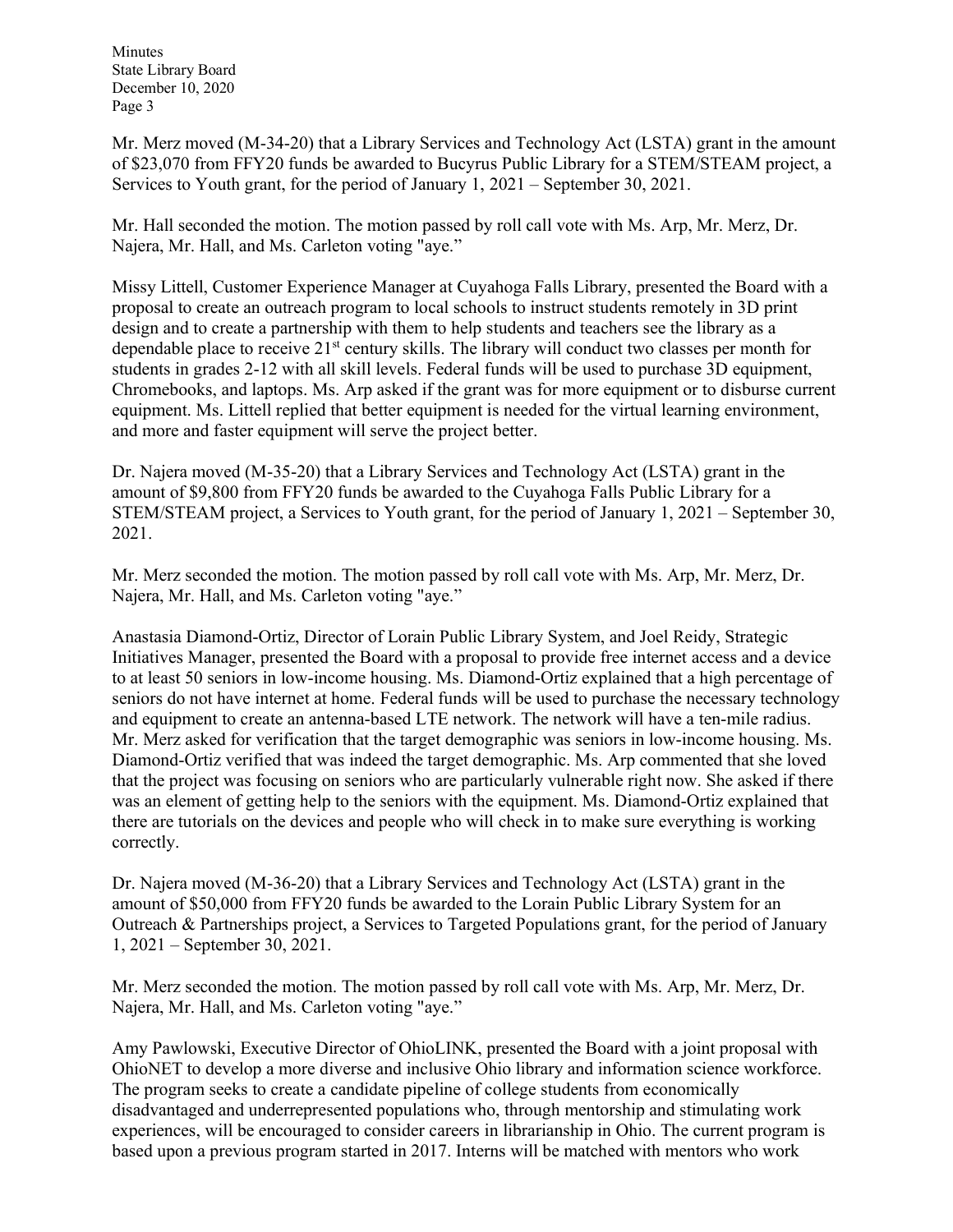together in parallel in different experiences across the library. OhioLINK have engaged the support of private companies including OverDrive and EBSCOhost. Federal funds will be used for wages for student workers from underrepresented populations; training and professional development for student workers, their mentors, and library directors; and a marketing workshop. Ms. Carleton recused herself from the discussion as she is involved in the project. Ms. Arp asked if this program was a result of a previous grant received by OhioLINK for consulting. Ms. Pawlowski replied that it is an expansion of that work, and that it set up the framework for this program. Mr. Merz commented that this project is timely.

Mr. Merz moved (M-37-20) that a Library Services and Technology Act (LSTA) grant in the amount of \$50,000 from FFY20 funds be awarded to OhioNET, for an Outreach & Partnerships project, a Services to Targeted Populations grant, for the period of January 1, 2021 – September 30, 2021.

Mr. Hall seconded the motion. The motion passed by roll call vote with Ms. Arp, Mr. Merz, Dr. Najera, and Mr. Hall voting "aye." Ms. Carleton abstained.

Cindy Beach, Assistant Manager of Youth Services & Programming at Public Library of Youngstown and Mahoning County, presented the Board with a proposal to provide librarians with a solid foundation in the connected learning framework in order to best engage teens and new adults with programming that connects them with a variety of real world career, academic, and civic opportunities. The library hopes to bridge the enrichment digital literacy gaps that exist between income levels. The program will use adult and peer-to-peer mentoring. Federal funds will be used to provide training in connected learning to programming staff librarians. Mr. Hall asked if the library will be working with Eastern Gateway Community College. Ms. Beach replied that they are not and will be working with specialists in-house.

Dr. Najera moved (M-38-20) that a Library Services and Technology Act (LSTA) grant in the amount of \$7,500 from FFY20 funds be awarded to the Public Library of Youngstown & Mahoning County for a Digital Literacy project, a Training grant, for the period of January 1, 2021 – September 30, 2021.

Mr. Merz seconded the motion. The motion passed by roll call vote with Ms. Arp, Mr. Merz, Dr. Najera, Mr. Hall, and Ms. Carleton voting "aye."

Angela Karen, Technology Coordinator at St. Marys Community Public Library, presented the Board with a proposal to develop a circulating collection of digital literacy items in various formats and materials for outreach and virtual programming to meet the needs of lower income patrons. The library hopes to bring  $21<sup>st</sup>$  century technology to patrons. The library hopes to expand in-house, outreach, and virtual programs. Ms. Karen explained that the library has partnered with Ohio Department of Job and Family Services and Ohio Means Jobs and hopes to make the library a place where the community can get help with finding and applying for jobs. Federal funds will be used to purchase digital literacy and STEAM books, two mobile book displays, technology equipment, and STEAM learning tools. Ms. Arp and Dr. Najera both commented that they loved the partnerships.

Mr. Merz moved (M-39-20) that a Library Services and Technology Act (LSTA) grant in the amount of \$12,033 from FFY20 funds be awarded to the St. Marys Community Library for a Digital Literacy project, a Services to Targeted Populations grant, for the period of January 1, 2021 – September 30, 2021.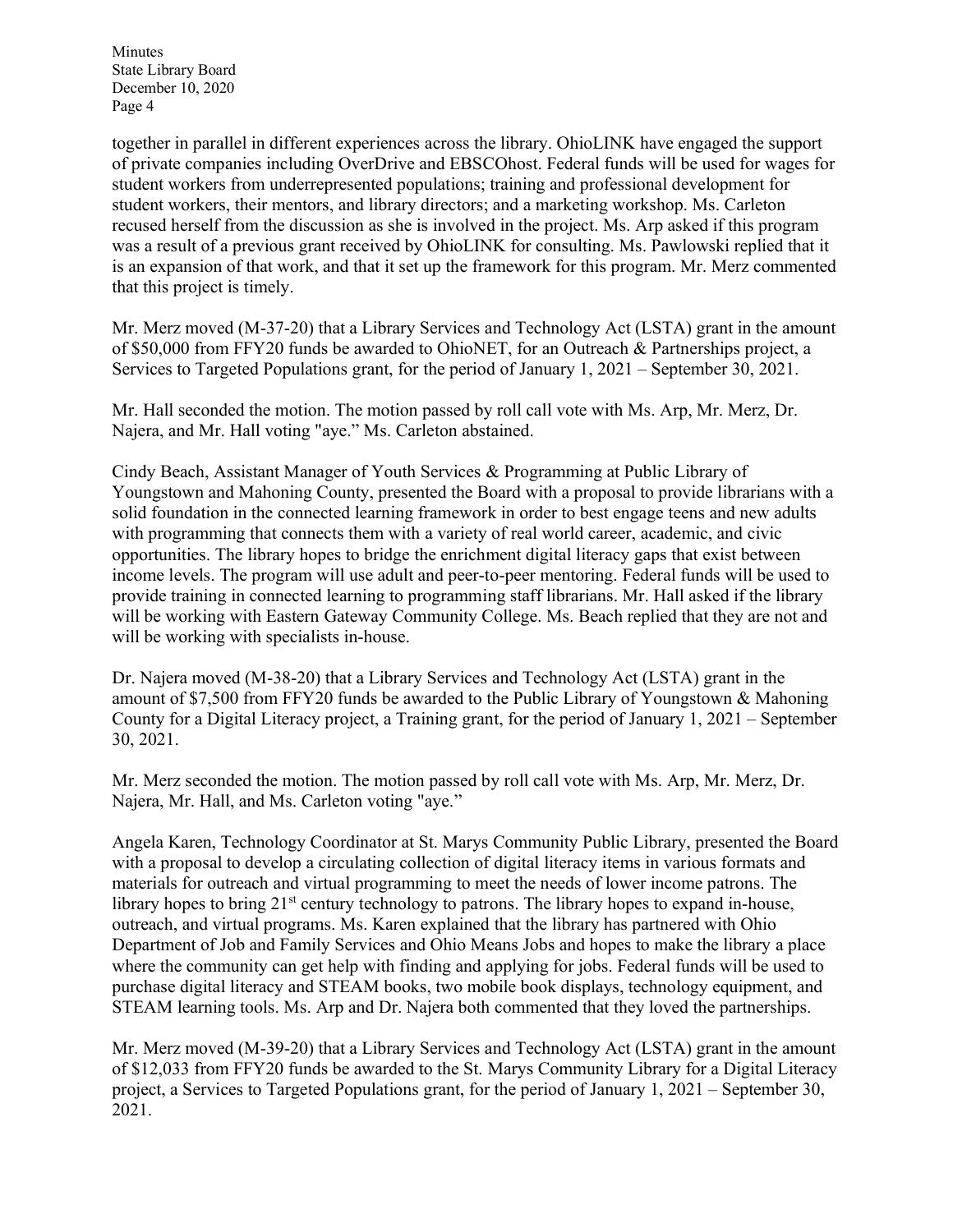Ms. Carleton seconded the motion. The motion passed by roll call vote with Ms. Arp, Mr. Merz, Dr. Najera, Mr. Hall, and Ms. Carleton voting "aye."

### **Library Leadership Ohio Grant**

Mr. Struble explained that the 2020 Library Leadership Ohio program was able to successfully pivot to a fully online experience. Since the in-person experience of the ILEAD USA – Ohio program would not be able to be replicated online, the planning committee decided to hold another iteration of the Library Leadership Ohio program in its place. Mr. Struble introduced Christine Morris, Deputy Director of OhioNET, who presented the Board with a proposal to fund the Library Leadership Ohio Program in 2021. Ms. Morris thanked the Board and State Library staff for all of their past support. She explained that Library Leadership Ohio is an individual-based leadership training model. For 2021, a more diverse advisory council was enlisted to plan the program. This year's program plans to engage alumni. Ms. Arp commented that she appreciated the work that they are doing to make it a more inclusive experience. Ms. Carleton commented that she is pleased that the program will occur online. Dr. Najera echoed the others' sentiments and said the pandemic is an opportunity to rethink things. Ms. Morris replied that the program is more accessible online. Ms. Arp appreciated the efforts of Mr. Struble and Ms. Boyden during this time.

Ms. Carleton moved (M-40-20) that a Library Services and Technology Act (LSTA) grant in the amount of up to \$35,000 from FFY20 funds be awarded to OhioNET for the purposes of the 2021 Library Leadership Ohio Conference, a Training grant, for the period of December 10, 2020 – September 30, 2021.

Mr. Hall seconded the motion. The motion passed by roll call vote with Ms. Arp, Mr. Merz, Dr. Najera, Mr. Hall, and Ms. Carleton voting "aye."

Ms. Arp called for a five-minute break at 11:35, to reconvene at 11:40.

# **STATE LIBRARIAN'S REPORT**

### **State Library Audit**

Ms. Knapp explained to the Board that the State Library received one audit exception relating to the letter of representation that was submitted after the retirement of former State Librarian Beverly Cain. When the head of an agency leaves, the letter of representation must include the full asset inventory and a copy of the letter must be delivered to the successor, Governor, Auditor of State, and Attorney General. Ms. Knapp explained that exit procedures have been updated to include that requirement.

#### **Statewide Delivery**

Ms. Knapp told the Board that Priority Dispatch, the vendor for statewide delivery, contacted the State Library, OhioLINK, and Department of Administrative Services to try to renegotiate fees. In the spring, they requested additional allowances to the contract to be able to keep the service available once libraries started accepting deliveries again. Ms. Knapp explained that the State Library did credit libraries a total of \$486,000 in fees because of disruption of service and library closures. Priority Dispatch miscalculated what it would cost to restart delivery service and proposed an additional per stop increase. This was an unacceptable solution, so the State Library and OhioLINK offered a counter proposal where the State Library and OhioLINK would pay a flat weekly rate that would more closely reflect the rates paid in February but were lower than what the vendor was proposing. Ms. Knapp explained that the issue is resolved, but an announcement will go out to libraries explaining the situation and that there will be no further credits due to the increased cost to the State Library. Ms. Arp asked if stops will be back to normal by the end of the contract. Ms.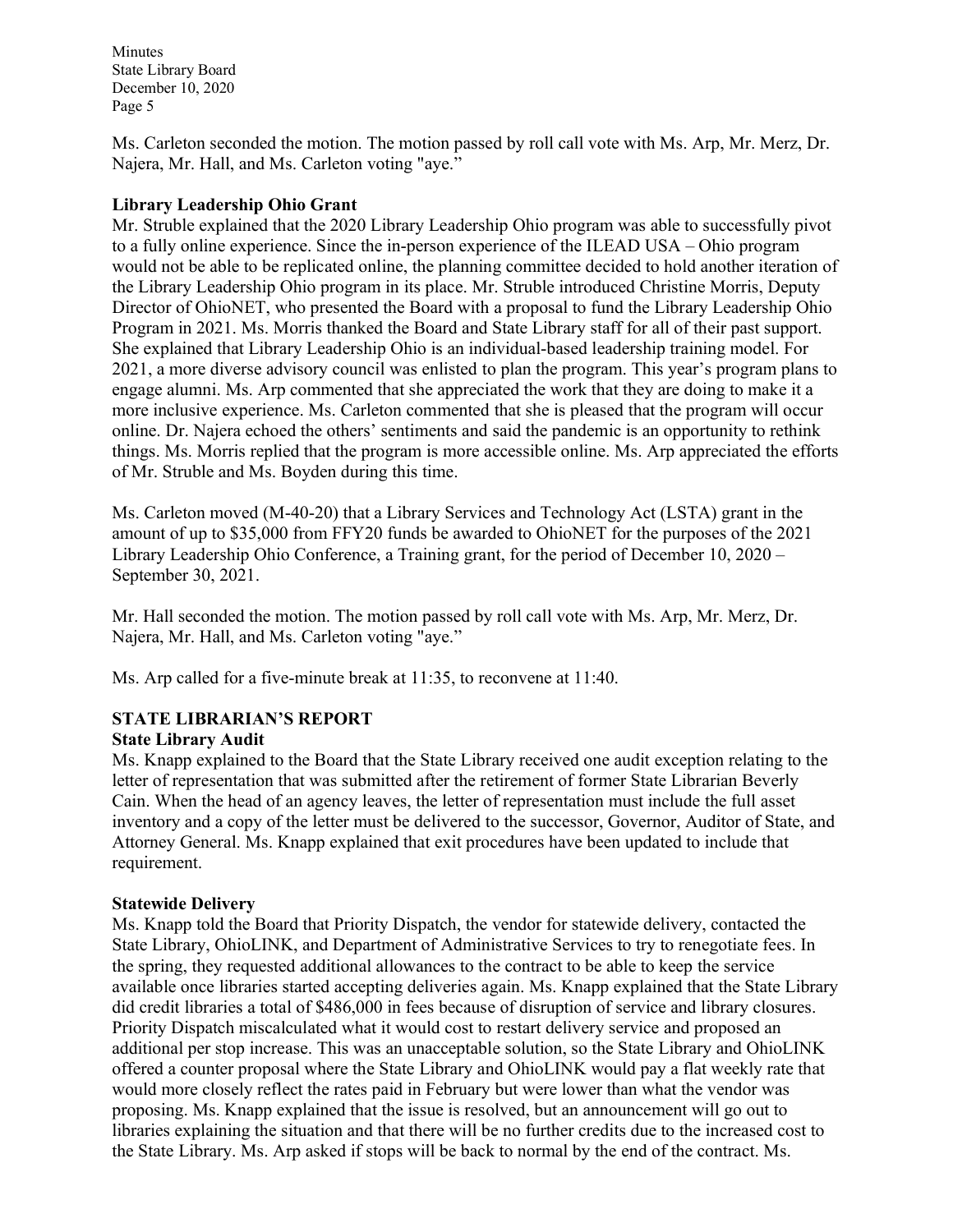Knapp replied that if libraries can get back to pre-pandemic schedules, delivery would go back to a per-stop rate. Ms. Arp asked if the impact to the State Library budget was acceptable. Ms. Knapp explained that it wasn't easy, but it was doable.

Ms. Knapp shared with the Board that Mr. Hall sent her an email with an invoice for a very inexpensive postage reimbursement from 1972. In response, she shared a slide in the meeting comparing costs of items from 1972 to now.

# **UNFINISHED BUSINESS**

### **State Library Board Nomination**

Julia Ward, Executive Secretary to the State Librarian's Office, explained that with Board member Michael Merz's term ending December 31, the Board needed to choose two State Library Board nominees to be sent to the Board of Education for appointment consideration. The Board discussed their top contenders and their qualifications. The Board decided unanimously to recommend the appointment of Theresa Fredericka to the State Library Board, with Jeffrey Winkle being their second choice. They agreed that geographic diversity and type of library experience were important considerations in their decision. The Board was impressed by the qualifications of all of the candidates.

# **NEW BUSINESS**

**Recognition of Service**

Mr. Hall moved (M-41-20) for adoption of the following resolution:

WHEREAS, Michael Merz served diligently as a member of the State Library Board from January 2016 through December 2020 and Vice-President of the State Library Board from March 2019 through December 2020; and

WHEREAS, Michael Merz has been an asset to his community, in part by serving the Dayton Metro Library Board of Trustees for fifteen years and as President for six of those years, by serving the Dayton Metro Library Foundation as the President, by continuously advocating for library innovation to meet the changing needs of the community, and through his notable legal career as he helped develop equal access to information and freedom of expression; and

WHEREAS, Michael Merz helped lead the State Library of Ohio through a period of ongoing change, including ongoing budget challenges, a search for a new State Librarian, and unfailing support for staff and fellow Board members of the State Library of Ohio through an unprecedented pandemic; and

WHEREAS, Michael Merz has contributed in numerous ways to the success of the many programs and services offered by the State Library, including fostering collaboration across types of libraries and supporting innovation and adaptability, as well as being the legal voice of reason for all matters in front of the Board; now, therefore, be it

RESOLVED, that the members of the Board of the State Library of Ohio, meeting virtually in regular session this 10th day of December 2020, express their individual and collective gratitude and appreciation for Michael Merz.

Dr. Najera seconded the motion. The motion passed by roll call vote with Ms. Arp, Dr. Najera, Mr. Hall, and Ms. Carleton voting "aye." Mr. Merz abstained.